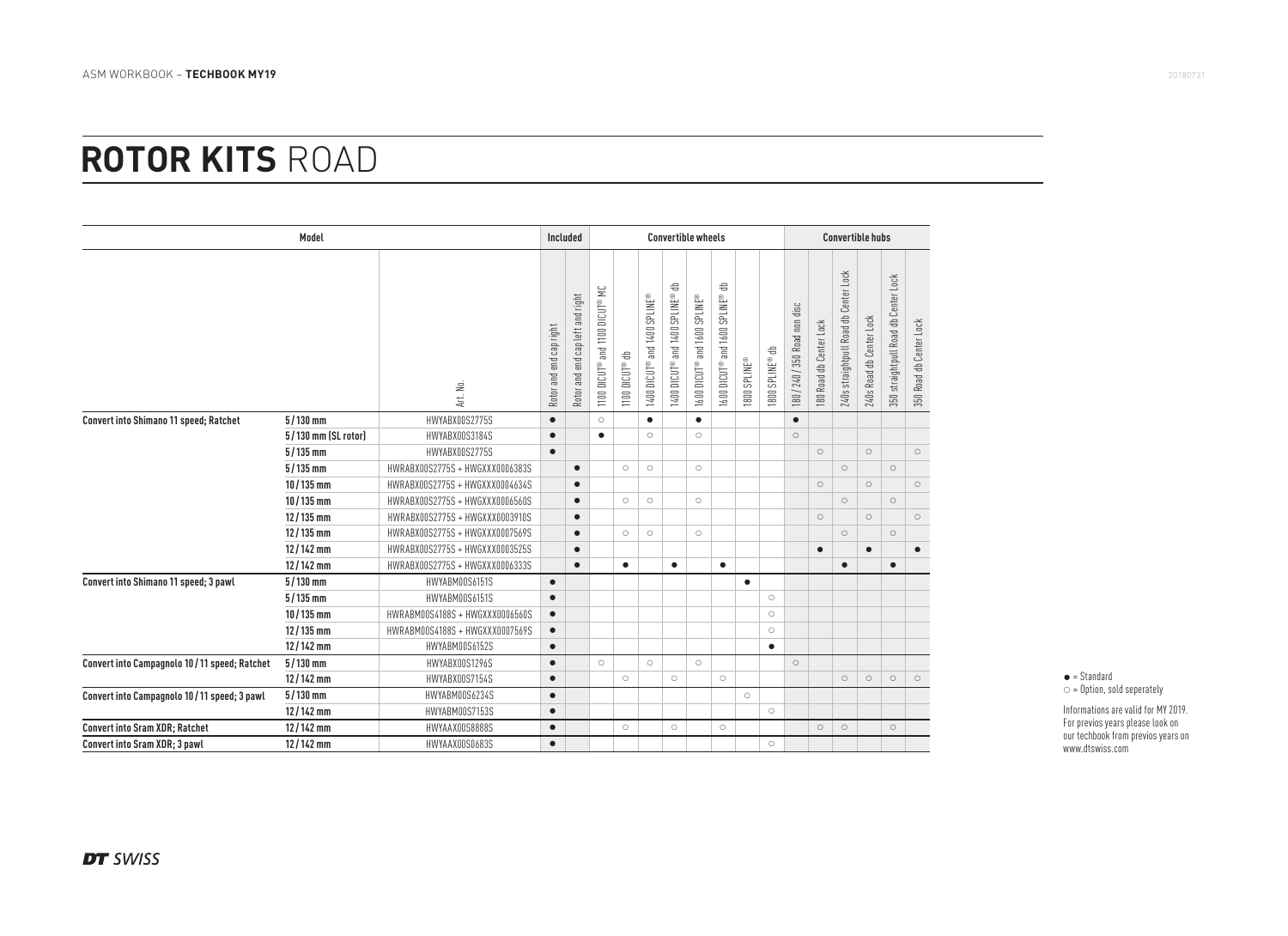## **ROTOR KITS** ROAD

|                                                                        | Model               |                                 |                         | <b>Included</b><br><b>Convertible wheels</b> |                     |                |                              |                                 |                              |                                 | <b>Convertible hubs</b> |                 |                               |                         |                                       |                          |                                      |                         |
|------------------------------------------------------------------------|---------------------|---------------------------------|-------------------------|----------------------------------------------|---------------------|----------------|------------------------------|---------------------------------|------------------------------|---------------------------------|-------------------------|-----------------|-------------------------------|-------------------------|---------------------------------------|--------------------------|--------------------------------------|-------------------------|
|                                                                        |                     | Art. No.                        | Rotor and end cap right | Rotor and end cap left and right             | $1100$ DICUT®       | 1100 DICUT® db | 1400 DICUT® and 1400 SPLINE® | 1400 DICUT® and 1400 SPLINE® db | 1600 DICUT® and 1600 SPLINE® | 1600 DICUT® and 1600 SPLINE® db | 1800 SPLINE®            | 1800 SPLINE® db | 180 / 240 / 350 Road non disc | 180 Road db Center Lock | 240s straightpull Road db Center Lock | 240s Road db Center Lock | 350 straightpull Road db Center Lock | 350 Road db Center Lock |
| HWYABX00S2775S<br>Convert into Shimano 11 speed; Ratchet<br>$5/130$ mm | $\bullet$           |                                 | $\circlearrowright$     |                                              | $\bullet$           |                | $\bullet$                    |                                 |                              |                                 | $\bullet$               |                 |                               |                         |                                       |                          |                                      |                         |
|                                                                        | 5/130 mm (SL rotor) | HWYABX00S3184S                  | $\bullet$               |                                              | $\bullet$           |                | $\circ$                      |                                 | $\circ$                      |                                 |                         |                 | $\circlearrowright$           |                         |                                       |                          |                                      |                         |
|                                                                        | $5/135$ mm          | HWYABX00S2775S                  | $\bullet$               |                                              |                     |                |                              |                                 |                              |                                 |                         |                 |                               | $\circ$                 |                                       | $\circ$                  |                                      | $\circ$                 |
|                                                                        | $5/135$ mm          | HWRABX00S2775S + HWGXXX0006383S |                         | $\bullet$                                    | $\circ$             |                | $\circ$                      |                                 | $\circ$                      |                                 |                         |                 |                               |                         | $\circ$                               |                          | $\circ$                              |                         |
|                                                                        | $10/135$ mm         | HWRABX00S2775S + HWGXXX0004634S |                         | $\bullet$                                    |                     |                |                              |                                 |                              |                                 |                         |                 |                               | $\circ$                 |                                       | $\circ$                  |                                      | $\circ$                 |
|                                                                        | $10/135$ mm         | HWRABX00S2775S + HWGXXX0006560S |                         | $\bullet$                                    | $\circ$             |                | $\circ$                      |                                 | $\circ$                      |                                 |                         |                 |                               |                         | $\circ$                               |                          | $\circ$                              |                         |
|                                                                        | $12/135$ mm         | HWRABX00S2775S + HWGXXX0003910S |                         | $\bullet$                                    |                     |                |                              |                                 |                              |                                 |                         |                 |                               | $\circ$                 |                                       | $\circ$                  |                                      | $\circ$                 |
|                                                                        | $12/135$ mm         | HWRABX00S2775S + HWGXXX0007569S |                         | $\bullet$                                    | $\circ$             |                | $\circ$                      |                                 | $\circ$                      |                                 |                         |                 |                               |                         | $\circ$                               |                          | $\circ$                              |                         |
|                                                                        | $12/142$ mm         | HWRABX00S2775S + HWGXXX0003525S |                         | $\bullet$                                    |                     |                |                              |                                 |                              |                                 |                         |                 |                               |                         |                                       | $\bullet$                |                                      | $\bullet$               |
|                                                                        | $12/142$ mm         | HWRABX00S2775S + HWGXXX0006333S |                         | $\bullet$                                    |                     | $\bullet$      |                              | $\bullet$                       |                              | $\bullet$                       |                         |                 |                               |                         | $\bullet$                             |                          | $\bullet$                            |                         |
| Convert into Shimano 11 speed; 3 pawl                                  | $5/130$ mm          | HWYABM00S6151S                  | $\bullet$               |                                              |                     |                |                              |                                 |                              |                                 | $\bullet$               |                 |                               |                         |                                       |                          |                                      |                         |
|                                                                        | $5/135$ mm          | HWYABM00S6151S                  | $\bullet$               |                                              |                     |                |                              |                                 |                              |                                 |                         | $\circ$         |                               |                         |                                       |                          |                                      |                         |
|                                                                        | $10/135$ mm         | HWRABM00S4188S + HWGXXX0006560S | $\bullet$               |                                              |                     |                |                              |                                 |                              |                                 |                         | $\circ$         |                               |                         |                                       |                          |                                      |                         |
|                                                                        | $12/135$ mm         | HWRABM00S4188S + HWGXXX0007569S | $\bullet$               |                                              |                     |                |                              |                                 |                              |                                 |                         | $\circ$         |                               |                         |                                       |                          |                                      |                         |
|                                                                        | $12/142$ mm         | HWYABM00S6152S                  | $\bullet$               |                                              |                     |                |                              |                                 |                              |                                 |                         | $\bullet$       |                               |                         |                                       |                          |                                      |                         |
| Convert into Campagnolo 10/11 speed; Ratchet                           | $5/130$ mm          | HWYABX00S1296S                  | $\bullet$               |                                              | $\circlearrowright$ |                | $\circ$                      |                                 | $\circ$                      |                                 |                         |                 | $\circlearrowright$           |                         |                                       |                          |                                      |                         |
|                                                                        | $12/142$ mm         | HWYABX00S7154S                  | $\bullet$               |                                              |                     | $\circ$        |                              | $\circ$                         |                              | $\circ$                         |                         |                 |                               |                         |                                       |                          |                                      |                         |
| Convert into Campagnolo 10/11 speed; 3 pawl                            | $5/130$ mm          | HWYABM00S6234S                  | $\bullet$               |                                              |                     |                |                              |                                 |                              |                                 | $\circ$                 |                 |                               |                         |                                       |                          |                                      |                         |
|                                                                        | $12/142$ mm         | HWYABM00S7153S                  | $\bullet$               |                                              |                     |                |                              |                                 |                              |                                 |                         | $\circ$         |                               |                         |                                       |                          |                                      |                         |

 $\bullet$  = Standard  $\circ$  = Option, sold seperately

Informations are valid for MY 2018. For previos years please look on our techbook from previos years on www.dtswiss.com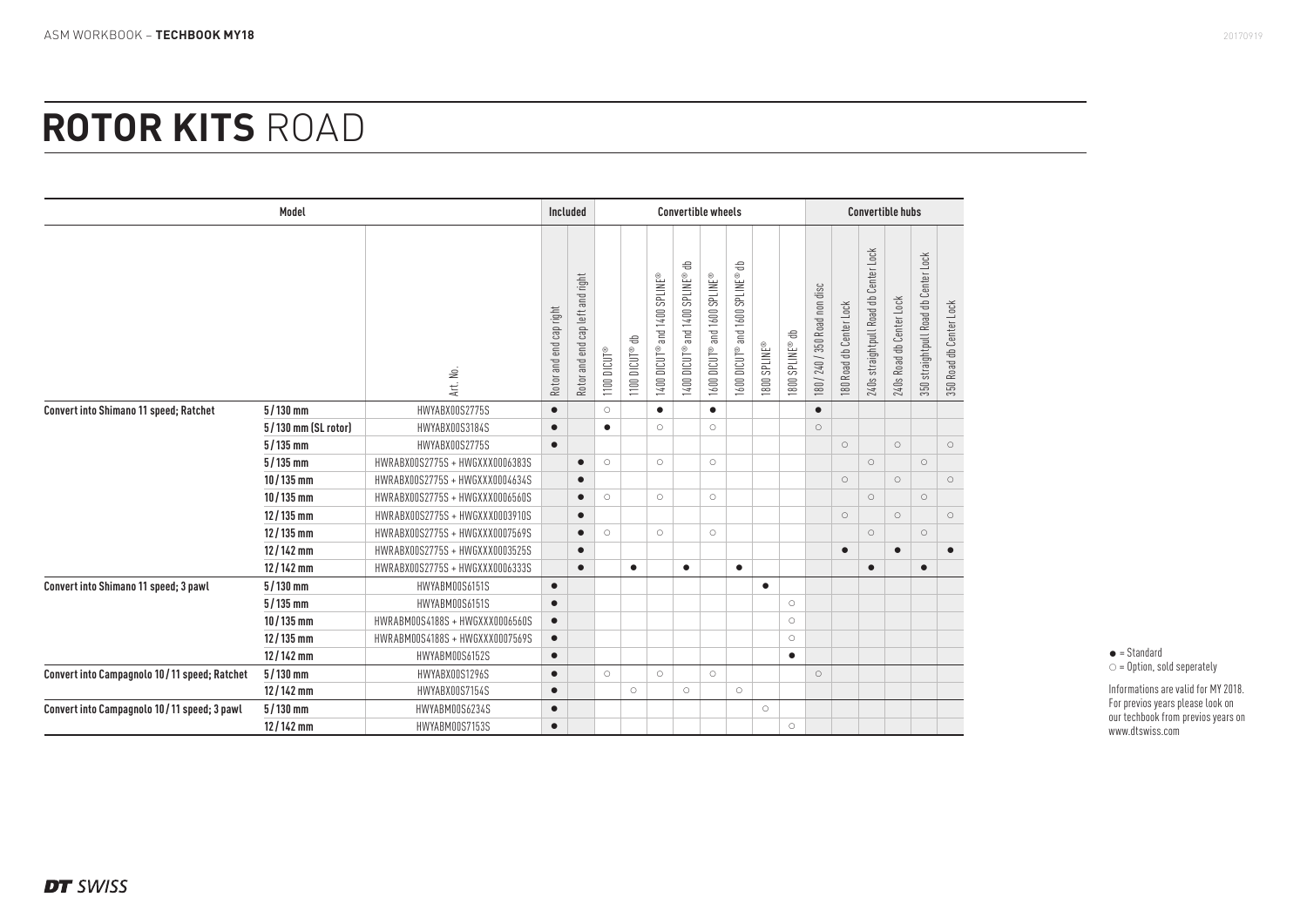## ROTOR KITS ROAD SHIMANO 11 SPEED & CAMPAGNOLO 10 / 11 SPEED

| <b>Model</b>                                              |                                 |                         | Included                            |                                    |                       |                                          |             | <b>Convertible wheels</b>        |                         |                                                                             |                    |                                     |                          |                                                                   |                           |                 |                                                        |                                         | <b>Convertible</b>      |                                                   |                          |                                                                 |               |
|-----------------------------------------------------------|---------------------------------|-------------------------|-------------------------------------|------------------------------------|-----------------------|------------------------------------------|-------------|----------------------------------|-------------------------|-----------------------------------------------------------------------------|--------------------|-------------------------------------|--------------------------|-------------------------------------------------------------------|---------------------------|-----------------|--------------------------------------------------------|-----------------------------------------|-------------------------|---------------------------------------------------|--------------------------|-----------------------------------------------------------------|---------------|
| Product name                                              | Art. No.                        | Rotor and end cap right | cap left and right<br>Rotor and end | C <sub>1</sub><br>65 DICUT®<br>RRC | RR 21 DICUT®          | PR 1400 DICUT® OXIC<br>응<br>RR 21 DICUT® | R 20 DICUT® | C Mon Chasseral<br>RC 28 SPLINE® | 28 SPLINE®<br>$\approx$ | Chasseral<br>Mon<br>RC 28 SPLINE® C db<br>$\cup$<br>38 SPLINE®<br><b>RC</b> | C<br>RC 38 SPLINE® | 응<br>C/7<br>38 SPLINE®<br>$\approx$ | 5)<br>RC 55 SPLINE®<br>⊜ | R 23 SPLINE® db<br><b>SPLINE®</b><br>$\sim$<br>$\sim$<br>$\simeq$ | SPLINE®<br>24<br>$\simeq$ | R 24 SPLINE® db | R 32 SPLINE® db<br><b>SPLINE®</b><br>$\Im$<br>$\simeq$ | non disc<br>Road<br>350<br>240/<br>180/ | 180 Road db Center Lock | Lock<br>Center<br>Road db<br>straightpull<br>240s | 240s Road db Center Lock | 350 straightpull Road db Center Lock<br>350 Road db Center Lock | $\bullet = 9$ |
| <b>Convert into Shimano 11 speed; Ratchet</b><br>5/130 mm | HWYABX00S2775S                  | $\bullet$               |                                     |                                    | $\bullet\;\; \bullet$ |                                          |             | $\bullet$                        | $\bullet$               |                                                                             |                    |                                     | $\bullet$                |                                                                   |                           |                 |                                                        | $\bullet$                               |                         |                                                   |                          |                                                                 | $\circ$ = 0   |
| 5/130 mm (SL rotor)                                       | HWYABX00S3184S                  | $\bullet$               |                                     |                                    | $\circ$ 0             |                                          |             | $\circ$ 0                        |                         |                                                                             | $\circ$ 0          |                                     | $\bigcirc$               |                                                                   |                           |                 |                                                        | $\circ$                                 |                         |                                                   |                          |                                                                 |               |
| 5/135 mm                                                  | HWYABX00S2775S                  | $\bullet$               |                                     |                                    |                       |                                          |             |                                  |                         |                                                                             |                    |                                     |                          |                                                                   |                           |                 |                                                        |                                         | $\circ$                 |                                                   | $\circ$                  | $\circ$                                                         |               |
| $5/135$ mm                                                | HWRABX00S2775S + HWGXXX0006383S |                         | $\bullet$                           |                                    |                       | $\circ$                                  |             |                                  |                         | $\circ$                                                                     |                    | $\circ$                             |                          |                                                                   |                           |                 |                                                        |                                         |                         | $\circ$                                           |                          | $\circ$                                                         |               |
| 10/135 mm                                                 | HWRABX00S2775S + HWGXXX0004634S |                         | $\bullet$                           |                                    |                       |                                          |             |                                  |                         |                                                                             |                    |                                     |                          |                                                                   |                           |                 |                                                        |                                         | $\circ$                 |                                                   | $\circ$                  | $\bigcirc$                                                      |               |
| 10/135 mm                                                 | HWRABX00S2775S + HWGXXX0006560S |                         | $\bullet$                           |                                    |                       | $\circ$                                  |             |                                  |                         | $\circ$                                                                     |                    | $\circ$                             |                          |                                                                   |                           |                 |                                                        |                                         |                         | $\circlearrowright$                               | $\circ$                  |                                                                 |               |
| 12/135 mm                                                 | HWRABX00S2775S + HWGXXX0003910S |                         | $\bullet$                           |                                    |                       |                                          |             |                                  |                         |                                                                             |                    |                                     |                          |                                                                   |                           |                 |                                                        |                                         | $\circ$                 |                                                   | $\circ$                  | $\circ$                                                         |               |
| 12/135 mm                                                 | HWRABX00S2775S + HWGXXX0007569S |                         | $\bullet$                           |                                    |                       | $\circ$                                  |             |                                  |                         | $\circ$                                                                     |                    | $\circ$                             |                          |                                                                   |                           |                 |                                                        |                                         |                         | $\circ$                                           |                          | $\circlearrowright$                                             |               |
| 12/142 mm                                                 | HWRABX00S2775S + HWGXXX0003525S |                         | $\bullet$                           |                                    |                       |                                          |             |                                  |                         |                                                                             |                    |                                     |                          |                                                                   |                           |                 |                                                        |                                         | $\bullet$               |                                                   | $\bullet$                |                                                                 |               |
| 12/142 mm                                                 | HWRABX00S2775S + HWGXXX0006333S |                         | $\bullet$                           |                                    |                       | $\bullet$                                |             |                                  |                         | $\bullet$                                                                   |                    | $\bullet$                           |                          |                                                                   |                           |                 |                                                        |                                         |                         | $\bullet$                                         | $\bullet$                |                                                                 |               |
| <b>Convert into Shimano 11 speed; 3 pawl</b>              |                                 |                         |                                     |                                    |                       |                                          |             |                                  |                         |                                                                             |                    |                                     |                          |                                                                   |                           |                 |                                                        |                                         |                         |                                                   |                          |                                                                 |               |
| 5/130 mm                                                  | HWYABM00S6151S                  | $\bullet$               |                                     |                                    |                       |                                          | $\bullet$   |                                  |                         |                                                                             |                    |                                     |                          |                                                                   |                           |                 | $\bullet$                                              |                                         |                         |                                                   |                          |                                                                 |               |
| 5/135 mm                                                  | HWYABM00S6151S                  | $\bullet$               |                                     |                                    |                       |                                          |             |                                  |                         |                                                                             |                    |                                     |                          | $\circ$                                                           |                           | $\circ$         | $\circ$                                                |                                         |                         |                                                   |                          |                                                                 |               |
| 10/135 mm                                                 | HWRABM00S4188S + HWGXXX0006560S | $\bullet$               |                                     |                                    |                       |                                          |             |                                  |                         |                                                                             |                    |                                     |                          | $\circ$                                                           |                           | $\circ$         | $\circ$                                                |                                         |                         |                                                   |                          |                                                                 |               |
| 12/135 mm                                                 | HWRABM00S4188S + HWGXXX0007569S | $\bullet$               |                                     |                                    |                       |                                          |             |                                  |                         |                                                                             |                    |                                     |                          | $\bigcirc$                                                        |                           | $\circ$         | $\circ$                                                |                                         |                         |                                                   |                          |                                                                 |               |
| 12/142 mm                                                 | HWYABM00S6152S                  | $\bullet$               |                                     |                                    |                       |                                          |             |                                  |                         |                                                                             |                    |                                     |                          | $\bullet$                                                         |                           | $\bullet$       | $\bullet$                                              |                                         |                         |                                                   |                          |                                                                 |               |
| Convert into Campagnolo 10/11 speed; Ratchet              |                                 |                         |                                     |                                    |                       |                                          |             |                                  |                         |                                                                             |                    |                                     |                          |                                                                   |                           |                 |                                                        |                                         |                         |                                                   |                          |                                                                 |               |
| 5/130 mm                                                  | HWYABX00S1296S                  | $\bullet$               |                                     |                                    | $\circ$ 0             | $\circ$                                  |             | $\circ$ 0                        |                         |                                                                             | $\circ$   $\circ$  |                                     | $\bigcirc$               |                                                                   |                           |                 |                                                        | $\circ$                                 |                         |                                                   |                          |                                                                 |               |
| Convert into Campagnolo 10/11 speed; 3 pawl               |                                 |                         |                                     |                                    |                       |                                          |             |                                  |                         |                                                                             |                    |                                     |                          |                                                                   |                           |                 |                                                        |                                         |                         |                                                   |                          |                                                                 |               |
| 5/130 mm                                                  | HWYABM00S6234S                  | $\bullet$               |                                     |                                    |                       |                                          | $\circ$     |                                  |                         |                                                                             |                    |                                     |                          | $\circ$                                                           | $\circ$                   |                 | $\circ$                                                |                                         |                         |                                                   |                          |                                                                 |               |

Standard Option, sold seperately